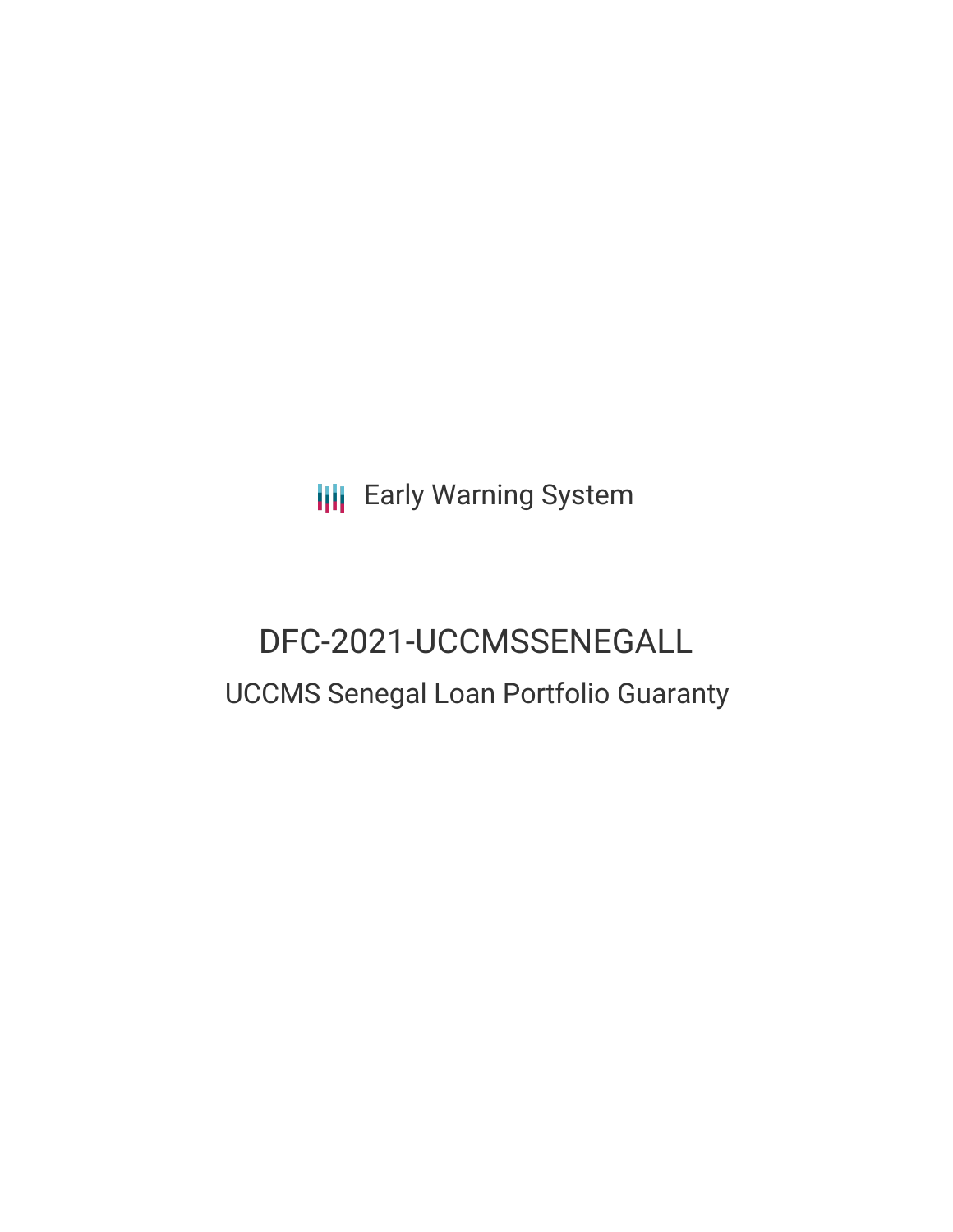

# **Quick Facts**

| <b>Countries</b>               | Senegal                                                |
|--------------------------------|--------------------------------------------------------|
| <b>Financial Institutions</b>  | US International Development Finance Corporation (DFC) |
| <b>Status</b>                  | Active                                                 |
| <b>Bank Risk Rating</b>        | С                                                      |
| <b>Borrower</b>                | Union des Caisses du Crédit Mutuel du Sénégal (UCCMS)  |
| <b>Sectors</b>                 | Finance, Industry and Trade                            |
| <b>Investment Type(s)</b>      | Loan                                                   |
| <b>Investment Amount (USD)</b> | $$10.00$ million                                       |
| <b>Project Cost (USD)</b>      | \$20.00 million                                        |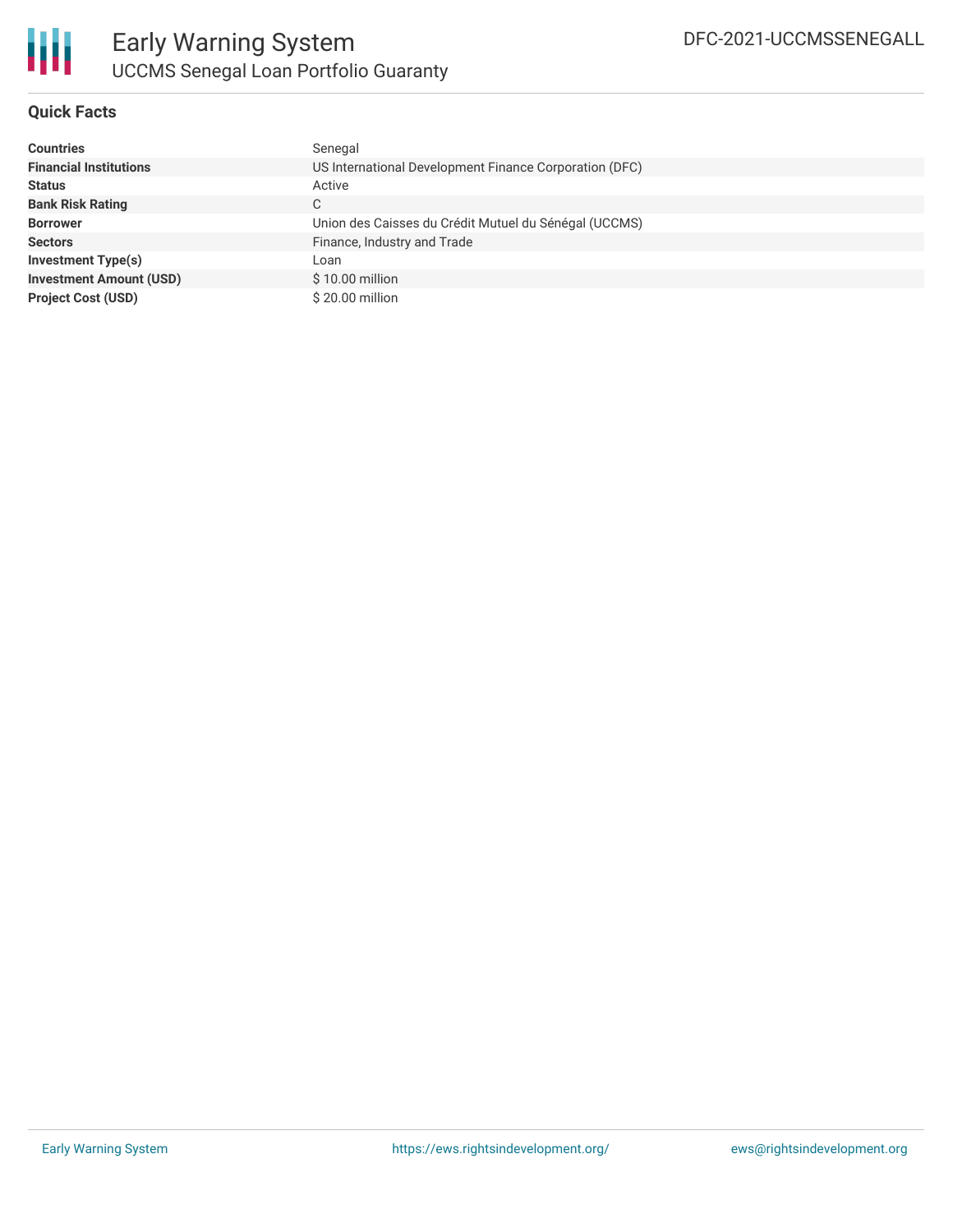

## **Project Description**

According to the bank website, the project consists in a partial credit loan portfolio guaranty with UCCMS, a savings and credit cooperative, to promote lending to Senegalese micro, small, and medium enterprises (MSMEs) working in agriculture and WASH and aligned with USAID/Senegal's development objectives.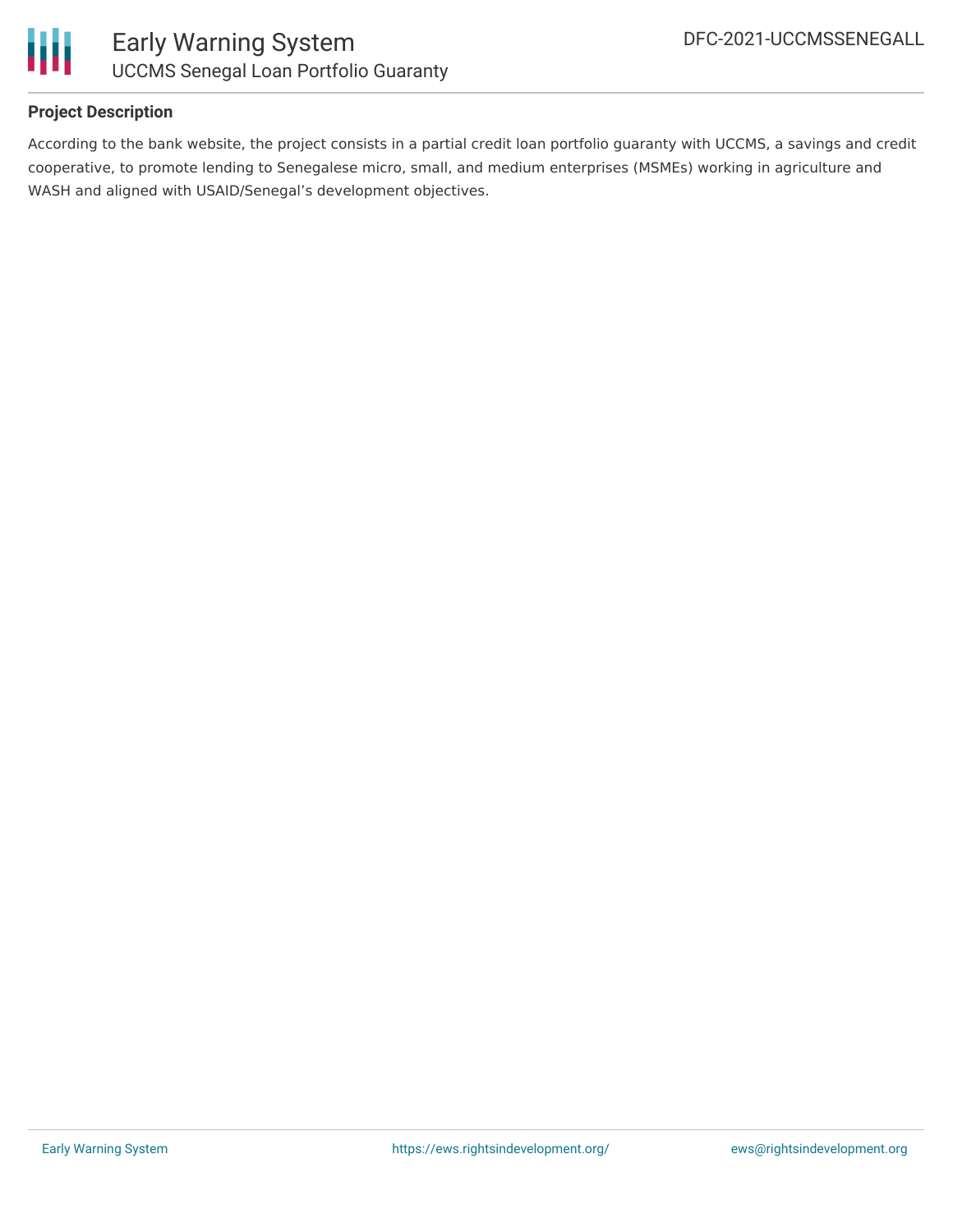## **Investment Description**

US International Development Finance Corporation (DFC)

# **Financial Intermediary**

Financial Intermediary: A commercial bank or financial institution that receives funds from a development bank. A financial intermediary then lends these funds to their clients (private actors) in the form of loans, bonds, guarantees and equity shares. Financial intermediaries include insurance, pension and equity funds. The direct financial relationship is between the development bank and the financial intermediary.

Crédit Mutuel du [Sénégal](file:///actor/7649/) (Financial Intermediary)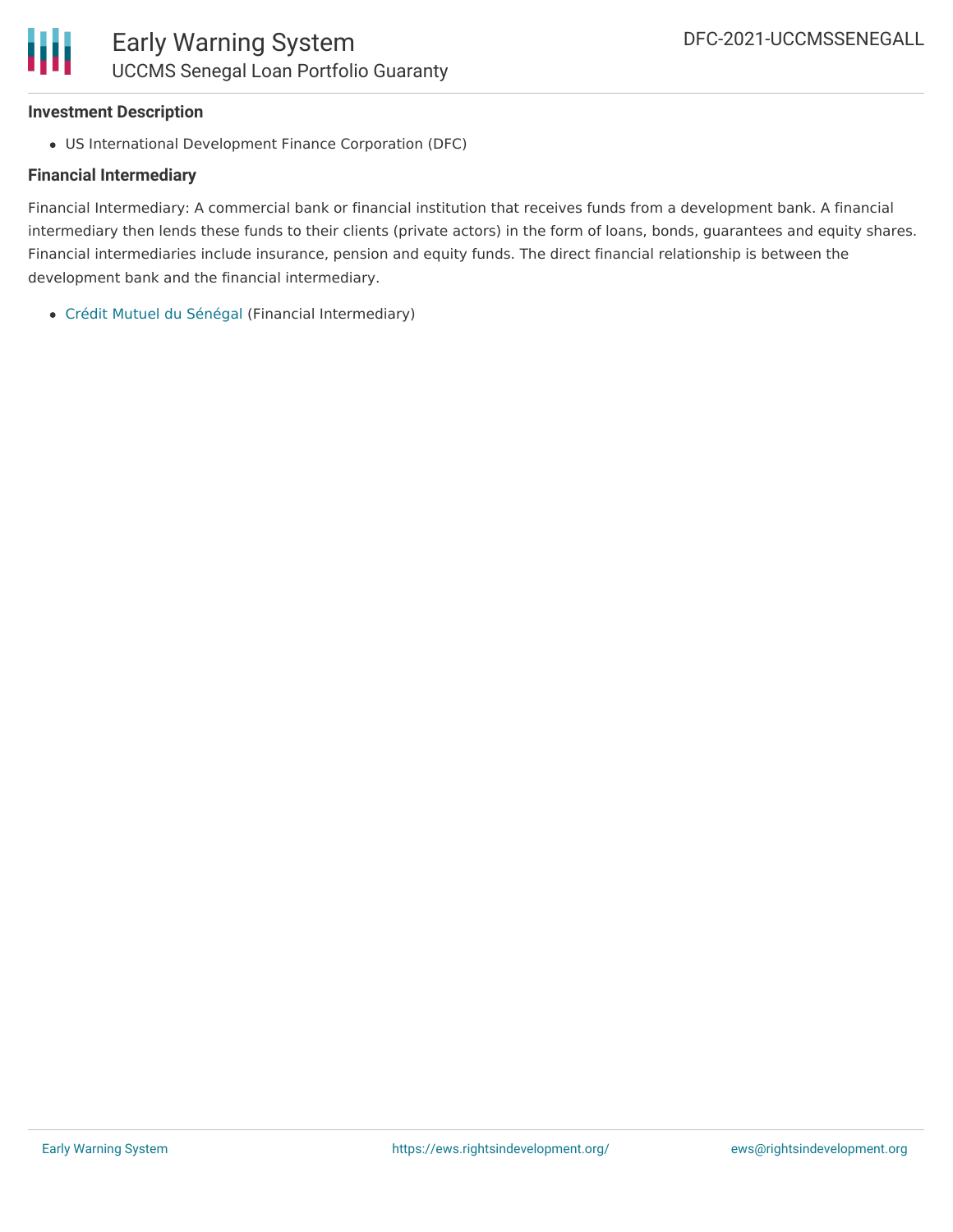## **Contact Information**

ACCESS TO INFORMATION

Unlike many other development finance institutions, DFC does not currently have an access to information policy.

Under the United States Freedom of Information Act (FOIA), DFC is obliged to respond to reasonably formulated requests for Agency records. However, DFC may apply exemptions from release to certain types of information and may charge fees in responding to requests. DFC has a designated FOIA officer who is trained in how to respond to requests and implement the law. You can learn more about filing a FOIA request at: https://www.dfc.gov/foia

ACCOUNTABILITY MECHANISM OF THE UNITED STATES INTERNATIONAL DEVELOPMENT FINANCE CORPORATION (DFC)

The Office of Accountability is an independent office that addresses complaints about environmental or social issues related to DFC-supported projects. The office provides communities an opportunity to have concerns independently reviewed and addressed. If you submit a complaint to the Office of Accountability, it may assist you by either seeking to address your problems by facilitating a problem solving dialogue between you and those implementing the project and/or investigating whether the DFC complied with its policies to prevent environmental, social, human rights, and labor harms.

You can find more information about the Office of Accountability at: https://www.dfc.gov/who-we-are/office-accountability